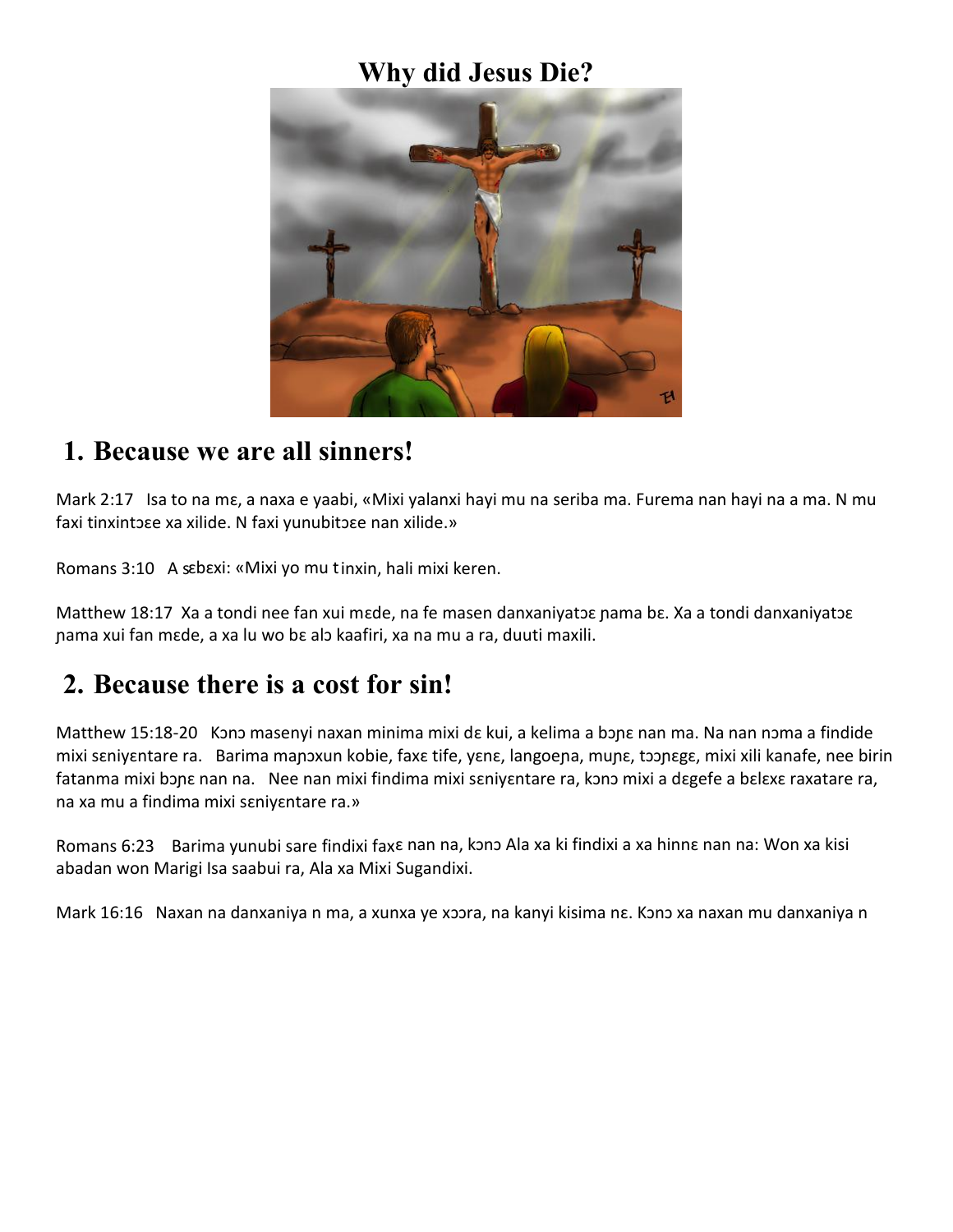

**There is a cost for sin!**

# **3. Because Jesus died and paid for our sins on the cross!**

Matthew 1:21 Mariyama fama di xɛmɛ nan baride. I xa a xili sa Isa, barima a tan nan fama a xa ɲama rakiside e xa yunubie ma.»

Romans 5:8 Kono Ala a xa xanunteya masenxi won bɛ yi nan na: Won nu findixi yunubitose ra tɛmui naxɛ, Ala xa Mixi Sugandixi naxa dina a nii ma won ma fe ra.

John 3:16 Ala duniɲa xanu nɛ han a naxa a xa Di kerenyi fi, alako mixi yo naxan na danxaniya a ma, a naxa lɔɛ, a xa kisi nɛ abadan.

Matthew 18:17 Xa a tondi nee fan xui mɛde, na fe masen danxaniyatɔɛ nama bɛ. Xa a tondi danxaniyatɔɛ ɲama xui fan mɛde, a xa lu wo bɛ alɔ kaafiri, xa na mu a ra, duuti maxili.

## **4. Salvation is a free gift, not by good works. You must take God's word for it, and trust Jesus alone!**

Ephesians 2:8-9 Wo kisixi Ala xa hinnɛ nan saabui ra, wo xa danxaniya xa fe ra. Kisi mu kelima wo tan xa ma, Ala nan a fima mixi ma. A mu kelima mixi xa wali fanyie xa ma. Na kui, mixi yo mu nɔma a yɛtɛ matɔxɔde.

Titus 3:5 A mu won nakisixi won ma wali fanyie xa fe xa ma, a won nakisixi a xa kinikini nan ma, won xunxafe ye xɔɔra a nun a Xaxili Sɛniyɛnxi saabui ra. Na bara a niya won xa bari a nɛɛnɛ ra, won ma duniɲɛigiri birin xa masara.

Acts 4:12 Kisi mu sotoma ndende ra fo a tan, barima xili gbɛtɛ yo mu na dunina, won kisima naxan saabui ra.»

# **5. We must put our faith and trust in Christ alone!**

Mark 9:23 Isa naxa a masen a bɛ, «I naxɛ, xa n nɔma. Fefe mu na naxan mu nɔma rabade mixi bɛ xa danxaniya na a bɛ.»